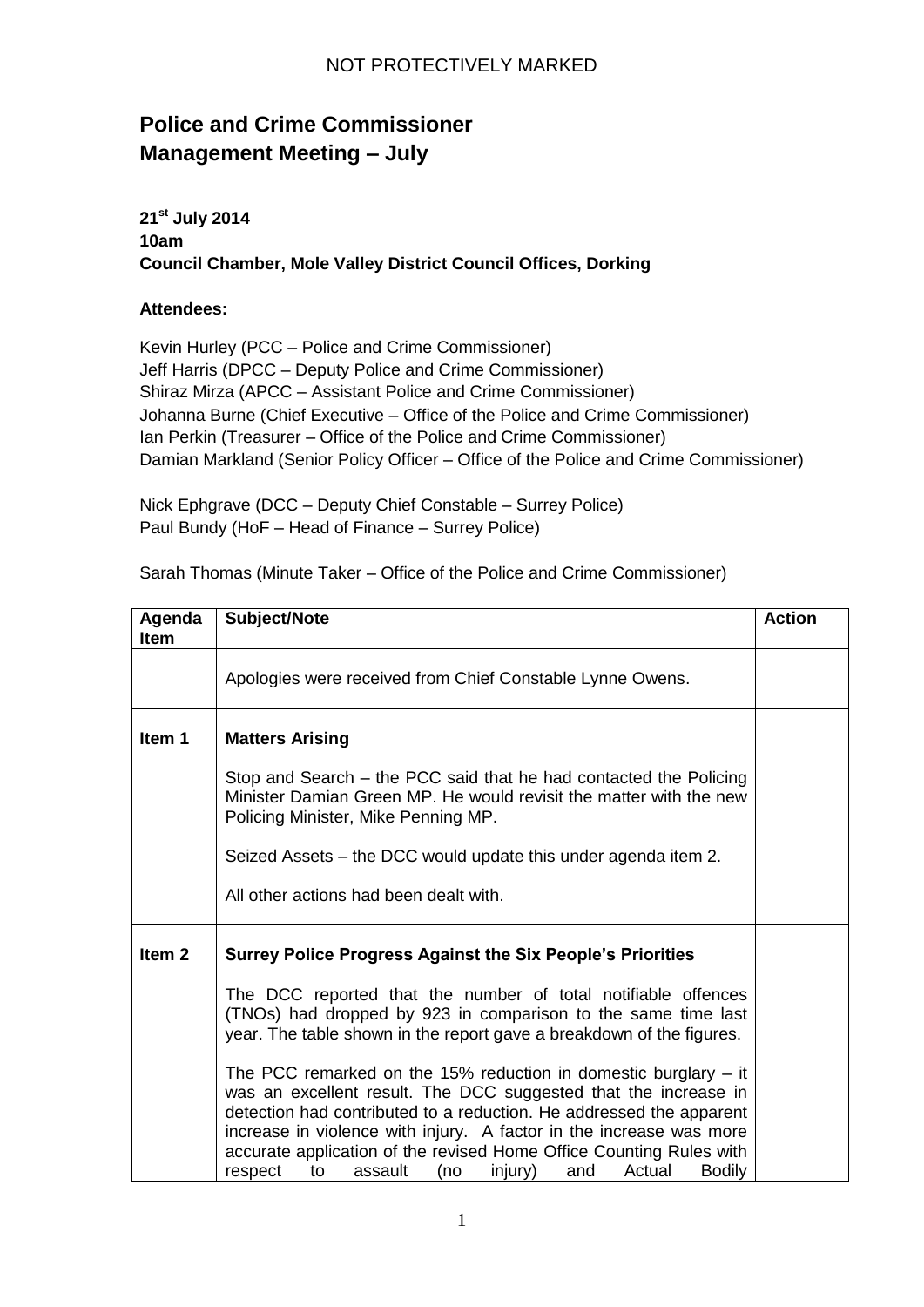| Harm (injury).                                                                                                                                                                                                                                                                                                                                                                                                                                                                                                                                                                                                                                                                                                                                                                                                                                                                                                                                                                                                                                                                                                                                                       |            |
|----------------------------------------------------------------------------------------------------------------------------------------------------------------------------------------------------------------------------------------------------------------------------------------------------------------------------------------------------------------------------------------------------------------------------------------------------------------------------------------------------------------------------------------------------------------------------------------------------------------------------------------------------------------------------------------------------------------------------------------------------------------------------------------------------------------------------------------------------------------------------------------------------------------------------------------------------------------------------------------------------------------------------------------------------------------------------------------------------------------------------------------------------------------------|------------|
| The PCC commented on the increase in the number of reported<br>incidents of domestic violence. He believed this was good as it<br>meant that more victims felt confident in coming forward. The DCC<br>agreed with this view and also commended the work of Assistant<br>Police and Crime Commissioner Jane Anderson who was doing a lot<br>of work with victims. The introduction of DYPNs (Domestic Violence<br>Protection Notices) and DVPOs (Domestic Violence Protection<br>Orders) was also a positive step. Their purpose was to give the<br>victim the time to decide what they wanted to happen after they had<br>reported an incident of domestic violence. The offender would be<br>removed from the home and would not be allowed to return for a<br>certain period of time thus allowing the victim some thinking time on<br>how to progress the report they had made. This new legislation was<br>used to good effect during the World Cup.                                                                                                                                                                                                            |            |
| The DCC also commented that the increase in reporting of sexual<br>offences was also seen as a positive as it meant that victims had<br>confidence and trust in the police to report such incidents. Surrey's<br>victim centred approach had contributed to the increase. All reports<br>were initially classified as a crime and reclassified at a later date if<br>necessary. The DPCC asked how the Force was dealing with<br>resourcing in this area. The DCC explained that resources were<br>stretched and that the Force was investing extra resources into the<br>Public Protection Investigation Unit (PPIU) and was also in<br>collaboration with Sussex. Crimes would be dealt with locally by<br>Surrey and Sussex officers and led by ACC (Assistant Chief<br>Constable) Cundy from Surrey.<br>The detection rate had dropped for sexual offences. The DCC would<br>be picking this up at the Crime and Performance Board. Detective<br>Superintendent Jon Savell had been tasked with developing an<br>action plan to address the issues. Part of the reason was that it could<br>take a long time to investigate and bring a charge in these matters. |            |
| The PCC remarked on the number of robberies, an average of one<br>per week. He asked whether the incidents were muggings or other<br>incidents. The DCC did not have the breakdown of figures to hand<br>but he explained that robbery was either classed as Commercial -<br>i.e. smash and grab or bank robberies and Personal – i.e. muggings.<br>The numbers were very small but he could bring the details to the<br>next meeting. The PCC said that the small number of robberies put<br>into perspective how safe the county of Surrey was.                                                                                                                                                                                                                                                                                                                                                                                                                                                                                                                                                                                                                    |            |
| ACTION: DCC to bring robbery breakdown data to the next<br>meeting.                                                                                                                                                                                                                                                                                                                                                                                                                                                                                                                                                                                                                                                                                                                                                                                                                                                                                                                                                                                                                                                                                                  | <b>DCC</b> |
| The report contained many examples of good work including that of<br>Waverley Safer Neighbourhood Team who was working with two<br>local secondary schools where it had been identified that pupils were<br>taking drugs.                                                                                                                                                                                                                                                                                                                                                                                                                                                                                                                                                                                                                                                                                                                                                                                                                                                                                                                                            |            |
| The DCC provided the latest figures for stop and search. The PCC<br>encouraged the lawful use of stop and search as it was a good tool<br>to use in keeping the public safe. He wished that senior government                                                                                                                                                                                                                                                                                                                                                                                                                                                                                                                                                                                                                                                                                                                                                                                                                                                                                                                                                        |            |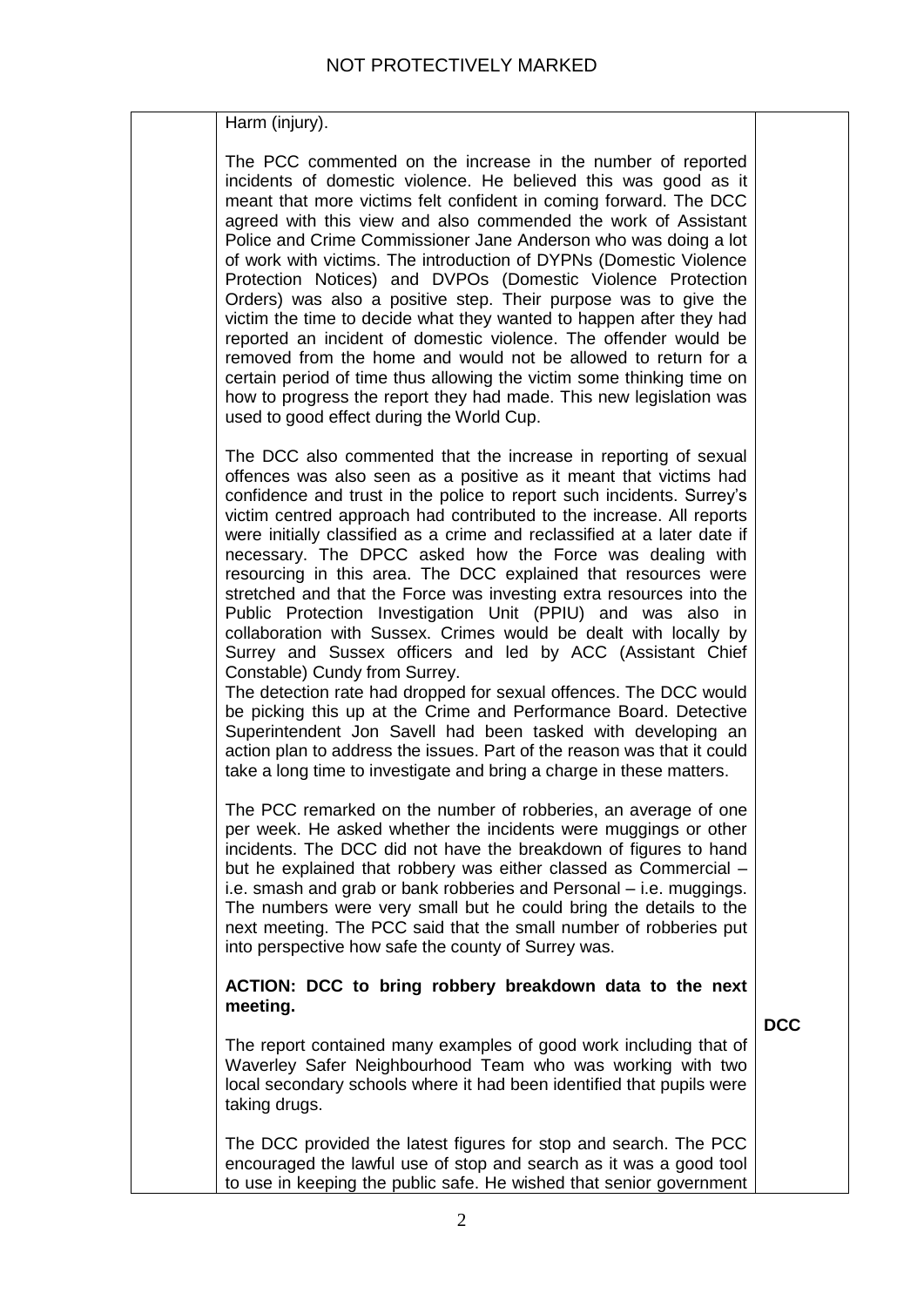| officials understood that it was a successful tool in deterring<br>criminals. The DCC said that a board called Stopwatch met regularly<br>to review the use of stop and search. A representative from the IAG<br>(Independent Advisory Group) sat on the board to provide an<br>independent view. He said that all officers were trained in how to use<br>stop and search and managers were able to find out whether it was<br>being used. A pilot was taking place in the eastern part of the county<br>where managers were able to assess how effective their officers<br>were – this was not a target led initiative but more a general indicator<br>of performance. Stop and search was just a small part of that.<br>Assistant PCC Shiraz Mirza gave his personal view on stop and<br>search. He said it was a good tool and the Force needed to<br>encourage its officers to use it. He asked whether the Force collated<br>figures in its use. The DCC explained that the figures were detailed<br>in the report but that he could break them down further if required.<br>He also recommended that Assistant PCC Mirza may like to attend a<br>future Stopwatch meeting.<br>ACTION: Arrange for Assistant PCC Shiraz Mirza to attend a<br><b>Stopwatch meeting</b> | <b>ST</b> |
|----------------------------------------------------------------------------------------------------------------------------------------------------------------------------------------------------------------------------------------------------------------------------------------------------------------------------------------------------------------------------------------------------------------------------------------------------------------------------------------------------------------------------------------------------------------------------------------------------------------------------------------------------------------------------------------------------------------------------------------------------------------------------------------------------------------------------------------------------------------------------------------------------------------------------------------------------------------------------------------------------------------------------------------------------------------------------------------------------------------------------------------------------------------------------------------------------------------------------------------------------------------------------|-----------|
| The DPCC noted the good work report relating to courier fraud. The<br>PCC encouraged the Force to get this story into the Surrey<br>Advertiser so that other elderly people in the county were made<br>aware of this scam.                                                                                                                                                                                                                                                                                                                                                                                                                                                                                                                                                                                                                                                                                                                                                                                                                                                                                                                                                                                                                                                 |           |
| Seizures made under the Proceeds of Crime Act (POCA) had<br>increased, the majority of which was used to fund the Economic<br>Crime Unit. There was a small surplus of approximately £120, 000<br>and the Assistant Chief Constables had been tasked to look at ways<br>in which the money could be spent. They would present their options<br>to the PCC in due course. The PCC reiterated his idea from a<br>previous meeting whereby some police vehicles could bear a sticker<br>with the message 'bought with money seized from criminals' or<br>something to that effect.                                                                                                                                                                                                                                                                                                                                                                                                                                                                                                                                                                                                                                                                                            |           |
| Sickness remained low which was positive in terms of resource<br>availability.                                                                                                                                                                                                                                                                                                                                                                                                                                                                                                                                                                                                                                                                                                                                                                                                                                                                                                                                                                                                                                                                                                                                                                                             |           |
| The number of Special Constables had fallen to 170. ACC Stephens<br>was leading a piece of work to look at ways to increase this number<br>to an optimum level. The DCC explained that the Force was unable<br>to train any Special Constables until the Autumn due to the current<br>training of new regular officers. The Force would be launching a<br>recruitment drive for Specials at the end of the Summer.<br>The PCC was very supportive of Specials, they provided a valuable<br>reserve of visible numbers especially during the Olympics and the<br>floods earlier this year. He expressed his concern that numbers had<br>fallen to almost half of what they were before the review had been<br>carried out. He suggested that another review needed to take place.<br>The DCC explained that the Force had taken the positive view to ask<br>ineffective officers to leave the Special Constabulary. There had<br>been a recruitment freeze and natural attrition was also a factor in                                                                                                                                                                                                                                                                       |           |
| the reducing numbers although this wasn't of concern. The training<br>regime had also been reviewed nationally so Specials would now<br>have to undergo a 26 week training programme before going out on                                                                                                                                                                                                                                                                                                                                                                                                                                                                                                                                                                                                                                                                                                                                                                                                                                                                                                                                                                                                                                                                   |           |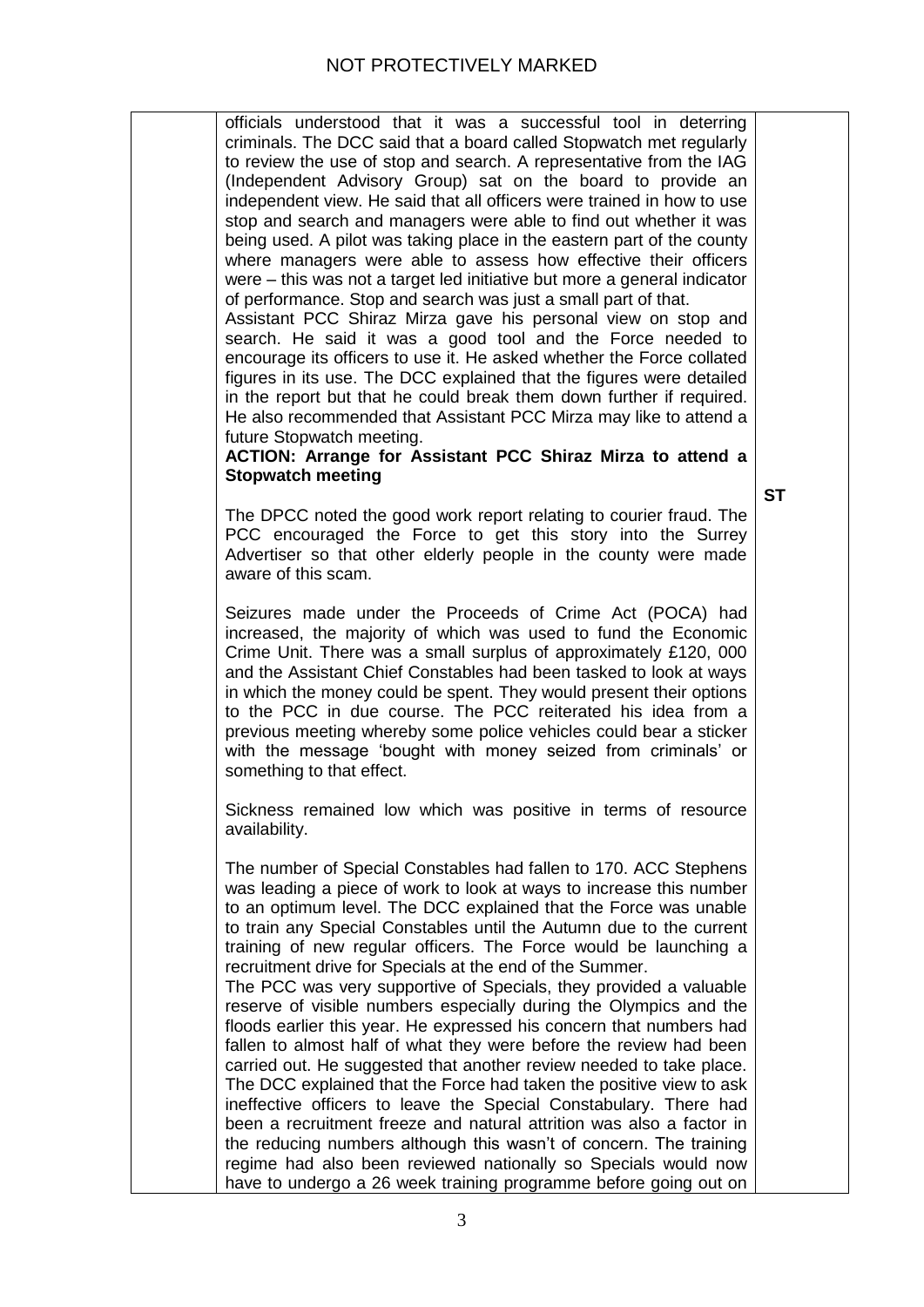|                   | patrol.                                                                                                                                                                                                                                                                                                                                                                                                                                                                                                                                                                     |  |
|-------------------|-----------------------------------------------------------------------------------------------------------------------------------------------------------------------------------------------------------------------------------------------------------------------------------------------------------------------------------------------------------------------------------------------------------------------------------------------------------------------------------------------------------------------------------------------------------------------------|--|
|                   | Customer satisfaction had improved in the area of violent crime and<br>racist incidents. 'Actions taken' and being 'kept informed' had also<br>improved. Satisfaction relating to anti-social behaviour remained<br>high. The Victim Care Board monitored satisfaction levels and would<br>keep an eye on areas of concern.<br>A new scheme called Pegasus had launched which would make it<br>easier for those with communications difficulties to contact the Force.<br>Special measures had been put in place to help those with difficulties<br>to be able to interact. |  |
|                   | Local Policing Boards were continuing to take place on a regular<br>basis in each borough. A range of issues were being raised. Social<br>media was proving to be an effective way of engaging with the<br>community. Surrey was at the forefront of this type of engagement<br>and was very good at it.                                                                                                                                                                                                                                                                    |  |
|                   | There had been a slight rise in unplanned wastage. The biggest<br>reasons appeared to be officers transferring to other forces and<br>police staff members finding alternative employment elsewhere, one<br>of the reasons being that they were unsure of their future at Surrey<br>Police due to funding pressures.<br>The PCC said that he had raised the issue of police pay with all local<br>MPs. It was not fair that Surrey officers were paid the same as<br>colleagues across the country when Surrey was an expensive place<br>to buy property in comparison.     |  |
|                   | The report contained a list of misconduct hearings. The majority<br>related to incidents of accessing police systems without a policing<br>purpose.                                                                                                                                                                                                                                                                                                                                                                                                                         |  |
|                   | Operation Heather related to the deaths of four soldiers at Deepcut<br>Barracks. A further inquest into the death of Private Cheryl James<br>had been granted and a small team had been established within the<br>Force to facilitate the inquest. This would cause significant resource<br>implications as the inquest could last for up to two years. The PCC<br>had therefore granted the use of the Force's reserves to fund this<br>team.                                                                                                                              |  |
|                   | The PCC was pleased with the good news that was detailed in the<br>report. He was concerned about the number of Special Constables<br>and also the issues faced by officers who could not afford to live in<br>Surrey. It was disappointing that there wasn't a way that he could<br>take it forward. The Force had fed its concerns into the Winsor report<br>and the current funding formula meant that Surrey did not get a good<br>deal in government funding. He would expect the local MPs to do<br>something before the General Election.                            |  |
| Item <sub>3</sub> | <b>Policing Mental Health</b>                                                                                                                                                                                                                                                                                                                                                                                                                                                                                                                                               |  |
|                   | The DCC gave an update on how Surrey was progressing in<br>developing a local declaration following the launch of the National<br>Care Crisis Concordat in February 2014. Four key recommendations                                                                                                                                                                                                                                                                                                                                                                          |  |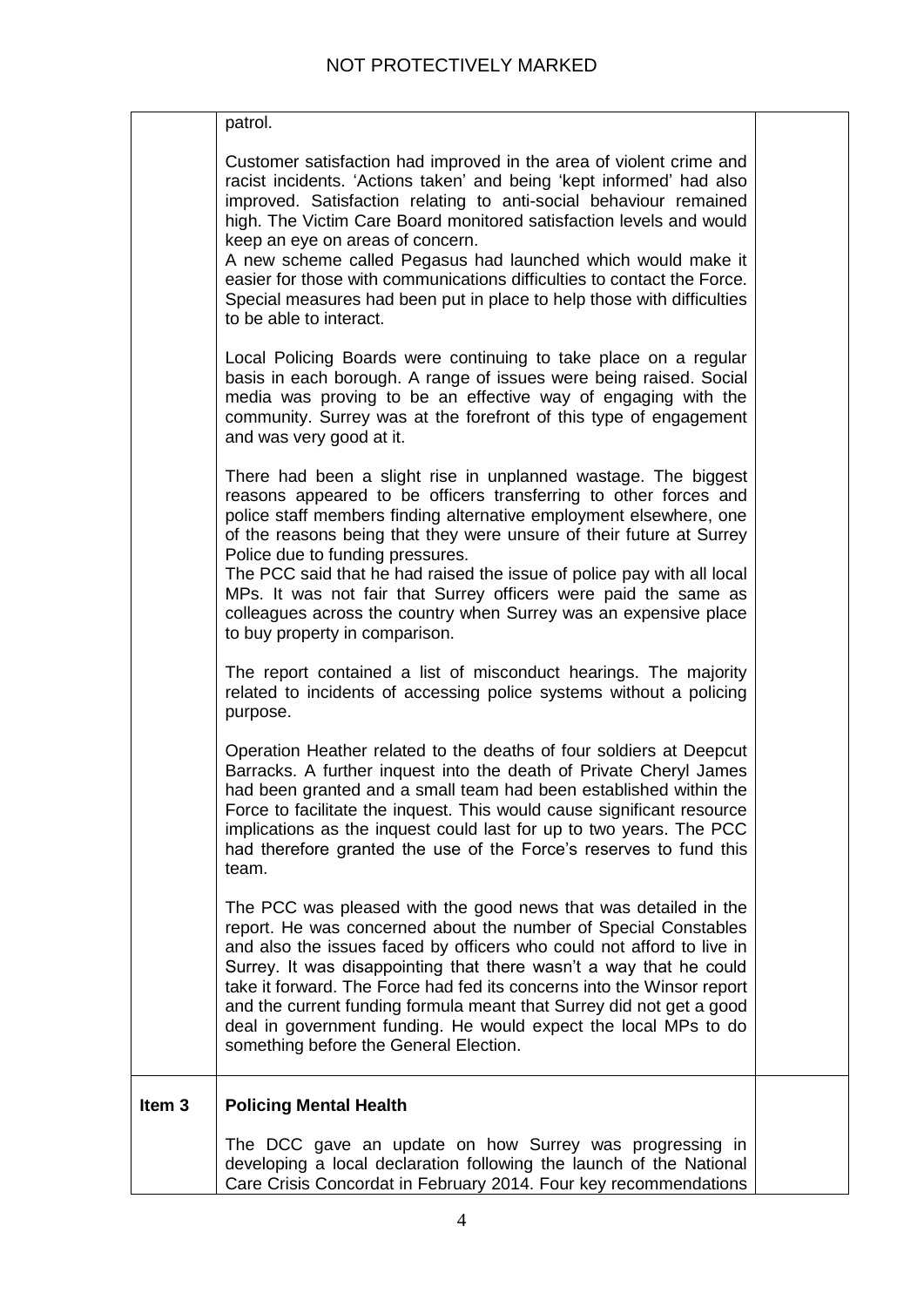|                   | had been accepted by the Health and Wellbeing Board and would be<br>progressed. The PCC was grateful for the work that was being done.<br>The DPCC expressed his concern about the willingness of other<br>partners to get involved as this wasn't a sole police responsibility.<br>The DCC said that would be a key factor $-$ it was dependent on all<br>partners to move forward and the Force would monitor progress.                                                                                                                                                                                                                                                                                                                                                                                                                                                                                                                                                                                                                                                                                                                                                                                                                                                                                                                                                                                                                                                                                      |  |
|-------------------|----------------------------------------------------------------------------------------------------------------------------------------------------------------------------------------------------------------------------------------------------------------------------------------------------------------------------------------------------------------------------------------------------------------------------------------------------------------------------------------------------------------------------------------------------------------------------------------------------------------------------------------------------------------------------------------------------------------------------------------------------------------------------------------------------------------------------------------------------------------------------------------------------------------------------------------------------------------------------------------------------------------------------------------------------------------------------------------------------------------------------------------------------------------------------------------------------------------------------------------------------------------------------------------------------------------------------------------------------------------------------------------------------------------------------------------------------------------------------------------------------------------|--|
| Item 4            | <b>Launch of the Joint Enforcement Project</b>                                                                                                                                                                                                                                                                                                                                                                                                                                                                                                                                                                                                                                                                                                                                                                                                                                                                                                                                                                                                                                                                                                                                                                                                                                                                                                                                                                                                                                                                 |  |
|                   | The PCC explained that the Joint Enforcement Project was an<br>initiative where police and local authorities work together to enforce<br>against anti-social behaviour. Reigate and Banstead was the pilot<br>area and it was working well.<br>The DCC said that he had visited the team at Reigate and Banstead<br>and there had been some early successes relating to noise, parking,<br>fly tipping and dog fouling. The PCC welcomed this good news which<br>sent a clear message to the public that these issues were being<br>addressed. The PCC also expressed his appreciation to the previous<br>Leader of Reigate and Banstead Borough Council, Councillor Joan<br>Spiers, for giving the project her full support and moving it forward<br>and also the new Leader, Councillor Victor Broad, in what he has<br>done to support the project. There was a hope that the project would<br>roll out in Spelthorne and also that Woking might pick up some<br>aspects.                                                                                                                                                                                                                                                                                                                                                                                                                                                                                                                                   |  |
| Item <sub>5</sub> | <b>Review of BME Recruitment, Retention and Progression</b>                                                                                                                                                                                                                                                                                                                                                                                                                                                                                                                                                                                                                                                                                                                                                                                                                                                                                                                                                                                                                                                                                                                                                                                                                                                                                                                                                                                                                                                    |  |
|                   | The DCC explained that the report contained a lot of detailed<br>information. The Force was slightly better than average with regards<br>to BME representation. They had done a number of things to<br>encourage recruitment such as allowing internal candidates to<br>complete certain aspects of the recruitment process and obtain a<br>conditional job offer before completing the Certificate in Knowledge<br>of Policing (CKP) course.<br>One person leaving the Force can have a big effect on percentages.<br>Exit interviews had been revamped so that the Force could get a<br>clear picture on why officers/staff chose to leave.<br>The Diversity Team and HR were working together to look at ways to<br>improve recruitment.<br>The PCC asked whether a candidate failing vetting was an issue<br>during recruitment. He suggested that those that came from socially<br>disadvantaged backgrounds may fail vetting due to factors outside of<br>their control. The DCC said that this wasn't flagged in Surrey as a<br>main issue as it was in the Metropolitan Police area.<br>There were only four BME officers in the higher ranks – percentages<br>were volatile when the numbers were so small. Promotion was below<br>average but representation was good in specialist roles. The<br>Equality, Diversity and Human Rights (EDHR) Board had an action<br>plan to address the issues but it was not an easy matter to tackle.<br>Assistant PCC Shiraz Mirza suggested the Force could use |  |
|                   | electronic media for BME groups in their own print to advertise<br>recruitment e.g. Asian TV, newspapers, events in mosques. He                                                                                                                                                                                                                                                                                                                                                                                                                                                                                                                                                                                                                                                                                                                                                                                                                                                                                                                                                                                                                                                                                                                                                                                                                                                                                                                                                                                |  |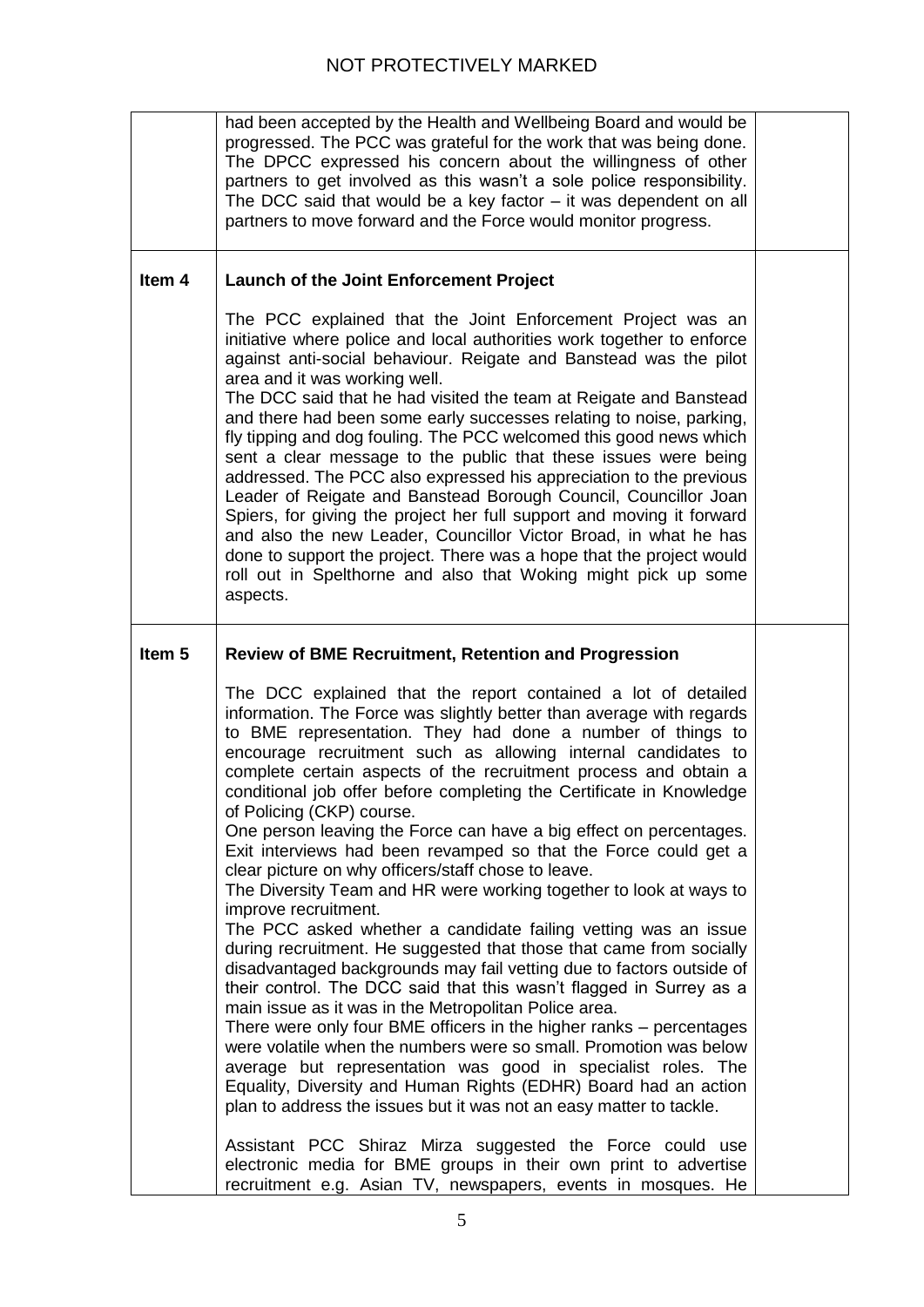|                   | asked what the breakdown of religion was amongst BME officers.<br>The DCC explained that the Force didn't break numbers down by<br>religion. This information is not disclosable so some officers and staff<br>may choose not to disclose it. Assistant PCC Mirza said that he<br>would be very happy to support HR and the Diversity Team in their<br>recruitment engagement.                                                                                                                                                                            |                    |
|-------------------|-----------------------------------------------------------------------------------------------------------------------------------------------------------------------------------------------------------------------------------------------------------------------------------------------------------------------------------------------------------------------------------------------------------------------------------------------------------------------------------------------------------------------------------------------------------|--------------------|
| Item 6            | Financial Report - Month 12 - 2013/14                                                                                                                                                                                                                                                                                                                                                                                                                                                                                                                     |                    |
|                   | Paul Bundy, Head of Finance presented the report. He explained<br>that the report contained detail relating to variances. The significant<br>capital projects in 2013/14 had been; Salfords Custody Suite, Niche<br>RMS, vehicle replacement programme and ICT infrastructure<br>renewal. The flooding had been a challenging time but the Home<br>Office had agreed to cover the costs of overtime and equipment.                                                                                                                                        |                    |
|                   | The PCC congratulated the Force for managing to bring the Force in<br>budget especially with the challenges that it had faced. He was also<br>pleased that the Prime Minister had agreed to fund flooding costs.<br>The DPCC also congratulated the Finance Team specifically, it was<br>a significant achievement.                                                                                                                                                                                                                                       |                    |
| Item <sub>7</sub> | <b>Annual Update of Surrey General and Specific Reserves</b><br><b>Strategy</b>                                                                                                                                                                                                                                                                                                                                                                                                                                                                           |                    |
|                   | Paul Bundy presented the report which was brought to the PCC on<br>an annual basis regarding the General and Specific Reserves. The<br>PCC had agreed that the Force could use the operational reserve for<br>work relating to Operation Heather. The PCC asked whether there<br>was any way the Force could approach the Ministry of Defence<br>(MOD) to fund the investigation as the deaths happened on their<br>property. The DCC explained that the Force would not be making<br>any further investigations but rather managing their documentation. |                    |
|                   | ACTION: PCC/DCC to discuss outside of meeting whether<br>Surrey was doing MOD work in relation to the Deepcut inquest.                                                                                                                                                                                                                                                                                                                                                                                                                                    | PCC/<br><b>DCC</b> |
|                   | The PCC said that he would take advice from his Chief Finance<br>Officer (CFO) on the decisions required in the report.                                                                                                                                                                                                                                                                                                                                                                                                                                   |                    |
|                   | The PCC said that he was very satisfied with the Force's<br>performance and it was pleasing to see significant outcomes in all<br>aspects of their work.                                                                                                                                                                                                                                                                                                                                                                                                  |                    |
| Item 8            | <b>AOB</b>                                                                                                                                                                                                                                                                                                                                                                                                                                                                                                                                                |                    |
|                   | Assistant PCC Mirza asked what the Force was doing in relation to<br>forced marriage. He said that the issue should be addressed in<br>Surrey. The PCC agreed that the Force should be training its officers<br>in this area and in relation to Honour Based Violence (HBV).<br>The DCC said that incidents that were reported where officers were                                                                                                                                                                                                        |                    |